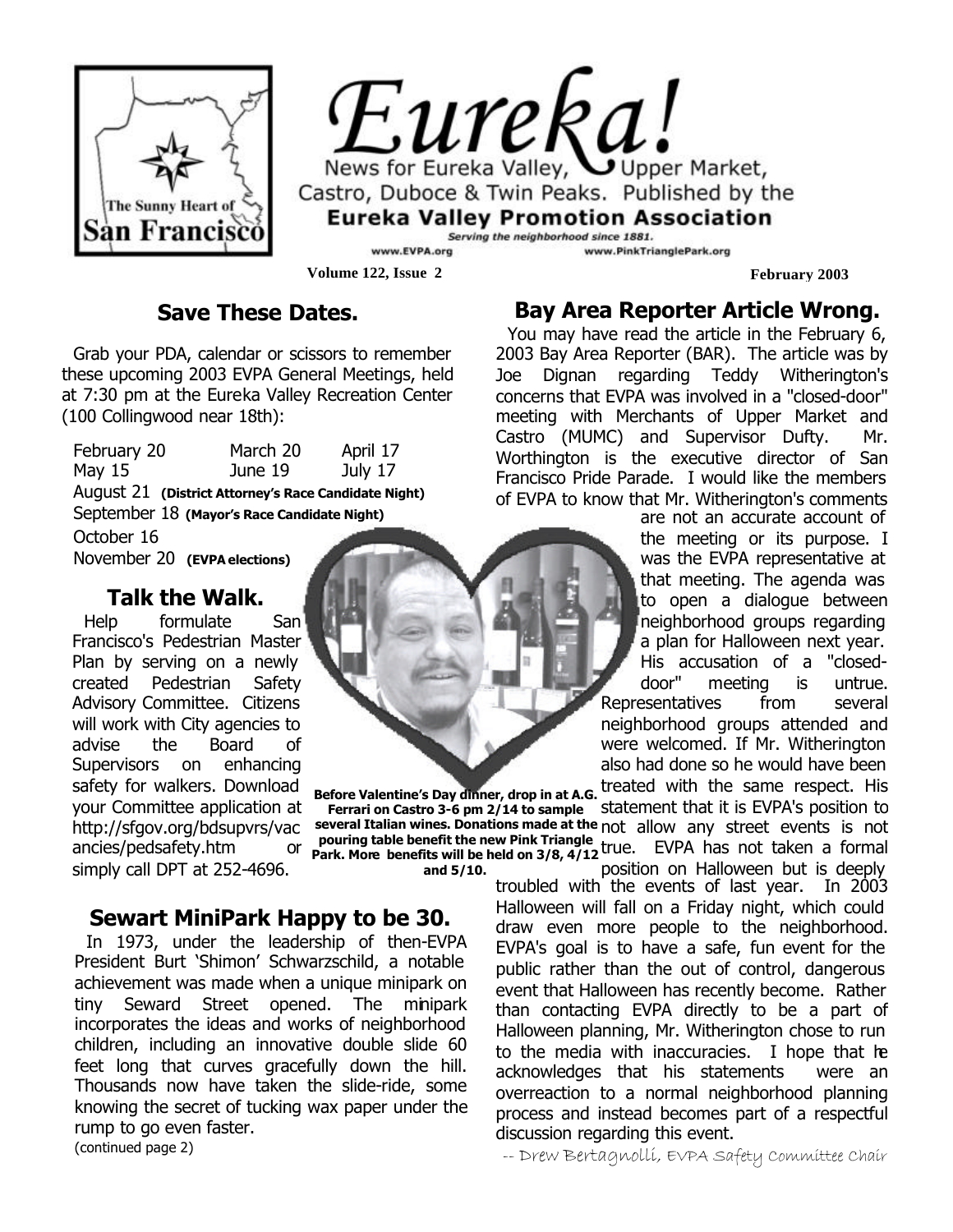#### (Seward Slides into 30, continued)

Local residents have created an attractive garden called the Corwin Street Community Garden that complements the minipark. If you would like to assist in planning a 30-year celebration for the Seward Street Minipark to be held later this year, please email us at info@evpa.org.



**Corwin Street Garden movers-n-shakers on Jan. 19th (l to r): Effie Kuriloff, Burt Shimon Schwarzchild, Annette Clark, Bill Murphy and Daria Schwarzchild. The community garden is adjacent to Seward MiniPark.**

#### **New Pink Triangle Park Donors.**

EVPA gratefully acknowledges those who have given \$100 or more recently to support our newest park project, Pink Triangle Park and Memorial (www.PinkTrianglePark.org) © **Thank you!** 

#### **Sisters of Perpetual Indulgence Bond R. Shands Louis Bryan**

Please make your tax-deductable contribution by writing your check payable to "HMI" (non-profit fiscal sponsor at 3%) and note "PTP" in the memo section. Then mail it to EVPA, P.O. Box 14137, SF, CA 94114-0137. You will receive a private tax acknowledgement and a hearty public "Thank you."

### **New EVPA'ers Growing Strong.**

Please help welcome our newest EVPA members: David Kearney & Chip Graves Tom Geller Peter Ong Lynn McNeill & Michael Ramsay Ivan Cano William Lough JC Corporation Rebecca Wrightsman Home Restaurant, Jon Franco Bagdad Café, David Escalante & Steve Weber Gretchen & Jeff Shopoff *Thank you for joining!*  $\odot$ 

#### **Columbia Remembered. Do we have your email for updates?**

The breakup of Shuttle Columbia prompted an unusual mid-month email update. A sign was created for those who wished to display it during the national week of mourning (www.EVPA.org to see). Members responded in different ways:

*While it is indeed tragic that the Shuttle Columbia has crashed and burned, I think that it is inappropriate for a neighborhood association such as EVPA to involve its in these national events. While all of us are saddened to learn of the astronauts' deaths, think of the thousands and thousands who may die tragically in Iraq because of our government's insane policies. If EVPA is going to concern itself with national events, I suggest the organization look elsewhere for issues which are starring us right in the face. --* Ned York

*As a member of EVPA, and of the extended NASA family, thank you so much for your support in this difficult time. In my personal opinion, it is very important to have your outpouring of support as we work together as an international family to explore, and expand the universe of possibility, for all.* Kathleen Connell Assoc. Director, RIACS/NASA Ames

Do we have your email address? If not, please send it to joinevpa@aol.com for updates when things come in late for Eureka! or warant comment.



Thank you for trying.

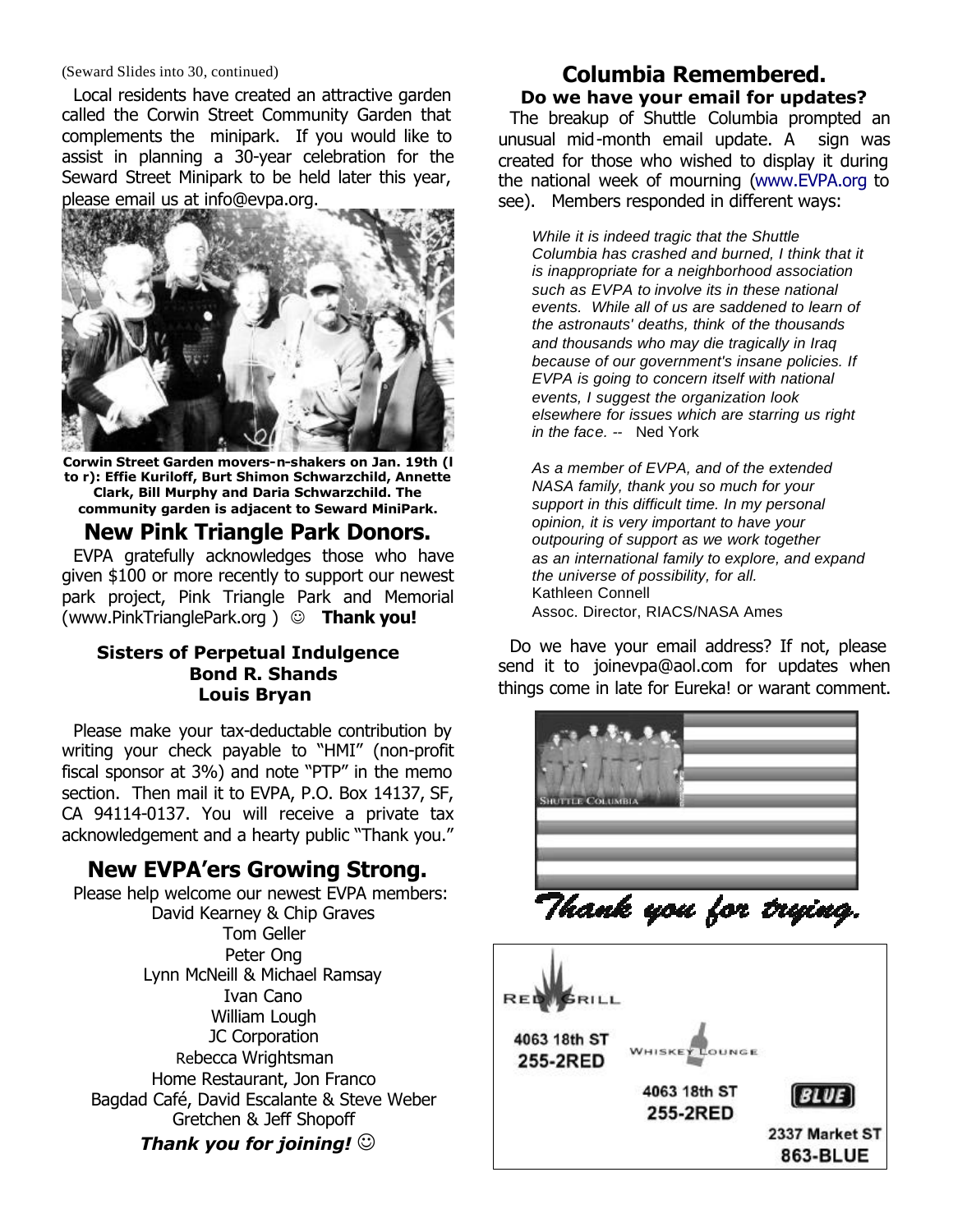### **Notes from the Treasurer:**

I am happy to report EVPA has begun 2003 on a sound financial footing. In January 2002 our general account balance was \$3,008.34. At the end of January 2003 our general account balance has grown by 89% to \$5,691.72. The real story of the past year is not fully told by the change in our bank balances, but in our growth as an organization and the very important projects that were funded in 2002 (which have gotten us where we are today).

Thanks to the tireless efforts of our Membership Committee, headed by Michael Crawford, dues rose from \$1,316 in 2001 to \$2,145 in 2002 (an increase of 63%). In addition, advertising revenues from our very successful monthly newsletter, *Eureka!,* contributed \$715 to our ongoing operations.

Important projects that were funded during 2002 included the *Eureka!,* the introduction of the Castro Bubble Bath (the street cleaning effort spearheaded by the UTNC Committee) and major contributions to the Pink Triangle Park project (the neighborhood beautification and civil rights education effort of the Ed and Rec Committee). Throughout the year, our outgoing Treasurer, Herb Cohn has generously donated his talents to all aspects of EVPA's financial progress. From fundraising to accounting, Herb's efforts in 2002 have been crucial to our success...and have made my new job a pleasure to take on.

My sincere thanks go to Herb and the entire outgoing board for the very sound financial foundation that they have left to EVPA in 2003.

-- Joe Foster, Treasurer

### **Your Screensaver Can Find Cures.**

Click EVPA.org to help find medical cures in your spare time. Download a screensaver that analyzes small packets of data. Bit by bit, the screensavers' findings are combined and cures for SmallPox and other illnesses will be found. More at www.EVPA.org



When you decide to buy or sell a home, call eight-year Duboce Triangle resident Tom Geller. Nobody knows the neighborhood better.



Tom Geller . Zephyr Real Estate 415-731-5011 x133 · www.tomgeller.com

#### **Jan. 16, 2003 General Membership Meeting Minutes**

**Call to Order: 7:30 PM**. Minutes from the November 2002 EVPA meeting were approved. Presentations: **EVPA members Jeannene Przyblyski, Linton Staples and Judy Hoyem** gave an in-depth presentation on the proposed Special Use District Legislation that was hammered out during ex-Supervisor Mark Leno's administration. This legislation is intended to bring about reasonable and consistent guidelines for the construction of new housing within District 8. This proposed legislation only targets RH-1, 2 and 3 zoning. Long hours of volunteer work brought a number of interim controls that are ready for an 18-month test. Jody Hoyem reported that the EVPA Planning Committee recommends that the EVPA General Membership support this legislation and the initial 18 month test period. A motion was made to write a letter to new District 8 Supervisor Bevan Dufty supporting this legislation and urging him to move it forward. The motion carried. **Paul Boden, Director of the Coalition on Homelessness** appeared at the request of an EVPA member and gave an interesting presentation on the history of the Coalition, its purpose and its goals. A question an answer period followed. Thanks go out to Mr. Boden for his presentation on this difficult and controversial topic.

**New Business**: EVPA member Rich McRee announced that the Seward Street Mini Park is 30 years old this year. As this park was formed with the help of the EVPA and other organizations, it may be appropriate for EVPA to participate in recognition of this anniversary. Rich will report back to the EVPA membership on suggested ways that EVPA can participate at a future meeting. Those long-time EVPA members who have an interest in the history of EVPA and The City are encouraged to contact EVPA member and Corresponding Secretary Jimmer Cassiol (jcassiol@aol.com) to participate in EVPA's ongoing effort to document the history of The Oldest Neighborhood Organization in San Francisco. New EVPA Treasurer Joe Foster reported that in order for EVPA to move our current annual budget cycle beginning in January to an annual cycle beginning in March, interim spending must be approved to fund recurrent spending items, like the newsletter. The interim spending would not exceed \$750 to the Membership Committee and \$200 to the Park and Education Committee. After debate, **the motion carried.**

**Committee Reports:** Treasurer's Report: On file. Planning Report: The Planning Committee gave a recommendation to EVPA to oppose the planned demolition of a two-unit building at 3925-57 20<sup>th</sup> Street. The demolition of the building is opposed by neighbors, and would make way for a two-unit condominium, providing The City with no net increase in housing. The owner of the building (who was not present) has claimed that renovation and repair of the property is not cost effective, hence the request to demolish for new construction. A motion was made to oppose demolition of the property. After debate, the motion carried. Park and Ed Report: The plan to remodel the EVRC was reported in the January edition of "Eureka!" Work is continuing on signage, a bronze plaque and granite sheathing of the concrete retaining wall at the Pink Triangle Park and Memorial. Safety Report: Discussions on how to handle the annual Halloween gathering are being discussed. EVPA member and Safety Committee chair Drew Bertagnolli is working with other neighborhood and business organizations to plan for this event. Supervisor Dufty is aware of the toll the event takes on the neighborhood and city services, and will hold discussions in the coming weeks on how best to handle this issue in the future. Interested EVPA members are encouraged to contact Supervisor Dufty for more information about these upcoming meetings. Membership Report: The deadline for inclusion in the February issue of "Eureka!" is  $F<sub>1</sub>$  February 1st. Thanks go out to A.G. Ferrari for holding their weekend wine tastings for the benefit of EVPA and the Pink Triangle Park and Memorial. Everyone is encouraged to attend these wine tastings and support their neighborhood organization. **The meeting adjourned at 9 pm** .



YOUR NEIGHBORHOOD RESOURCE